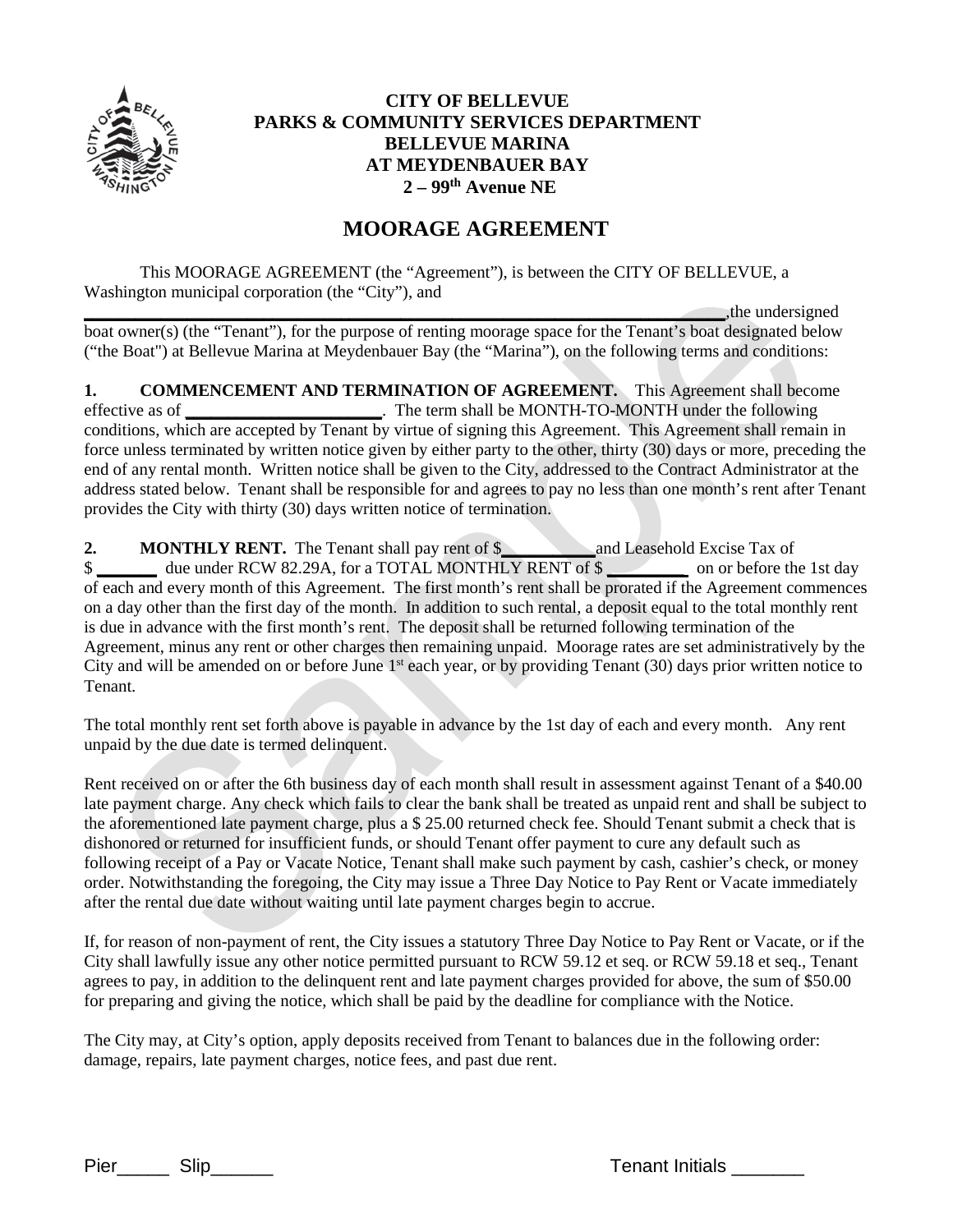**3. PAYMENT.** Tenant agrees to provide Tenant's name, Pier, and Slip number with all payments. Failure to do so could result in termination of Agreement by the City or late fees. Payments shall be made to the City by either mailing a check or money order and addressed to:

> Marina City of Bellevue Service First PO Box 90012 Bellevue, WA 98009-9012

**4. MOORAGE, PARKING, RE-ASSIGNMENT, SUBLEASE.** The City shall provide ONE

MOORAGE SPACE per tenant. The City hereby agrees to rent moorage space:

**Pier \_\_\_\_\_, Slip #\_\_\_\_\_** subject to such regulations as the City may make from time to time respecting the use thereof. Tenant shall be permitted to store one Tender (Dinghy) within Tenant's moorage space, provided it is : (1) owned by Tenant, (2) rubber or inflatable with fiberglass hull, (3) less than 10' in length, (4) fits within moorage space herein, and (5) stored adjacent to dock and not in the waterway.

Vehicle parking will be on a first-come, first-served basis, and Tenant and his/her invitee(s) park at their own risk. The City does not guarantee that parking will be available.

The City reserves the right, with reasonable cause, to re-assign moorage space as necessary to meet special circumstances.

**5. BOAT INFORMATION.** The moorage space shall be used only for the Boat, and dinghy if applicable, designated below:

\_\_\_\_\_\_\_\_\_\_\_\_\_\_\_\_\_\_\_\_\_\_\_\_\_\_\_\_\_\_\_\_\_\_\_\_\_\_\_\_\_\_\_\_\_\_\_\_\_\_\_\_\_\_\_\_\_\_\_\_\_\_\_\_\_\_\_\_\_\_\_\_\_ Name Registration or Identification Number  $\mathcal{L} = \{ \mathcal{L} \mid \mathcal{L} \in \mathcal{L} \}$  , where  $\mathcal{L} = \{ \mathcal{L} \mid \mathcal{L} \in \mathcal{L} \}$  , where  $\mathcal{L} = \{ \mathcal{L} \mid \mathcal{L} \in \mathcal{L} \}$ Length Beam Make and Type

Tenant agrees to provide the City with proof of ownership of the designated Boat. A copy of any of the following documentation shall be accepted by the City as reasonable proof of ownership:

- Current certificate of title listing the Tenant as owner.
- Current State issued certificate of registration listing the Tenant as owner.

\_\_\_\_\_\_\_\_\_\_\_\_\_\_\_\_\_\_\_\_\_\_\_\_\_\_\_\_\_\_\_\_\_\_\_\_\_\_\_\_\_\_\_\_\_\_\_\_\_\_\_\_\_\_\_\_\_\_\_\_\_\_\_\_\_\_\_\_\_\_\_\_\_\_

- Current documented vessel certification provided by the United States Coast Guard listing the Tenant as owner.
- Bill of Sale or other financial record listing the Tenant as owner.

Tenant shall not assign, transfer or encumber any rights, duties or interests therein. Tenant shall not sublet the whole or any part of the moorage space..

Dingy Yes No

Description of Dinghy:

Pier\_\_\_\_\_ Slip\_\_\_\_\_\_ Tenant Initials \_\_\_\_\_\_\_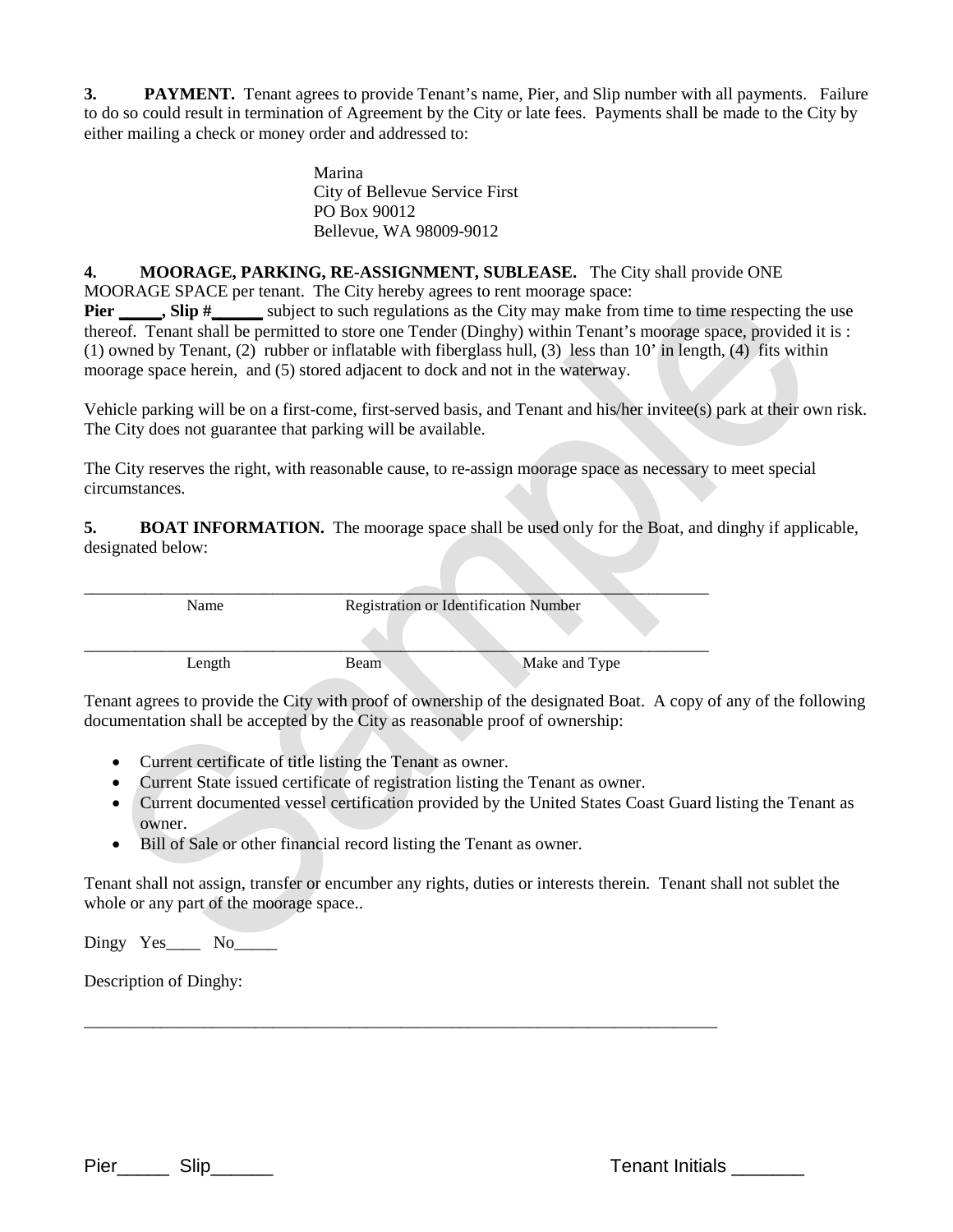## **6. BOAT TO BE SEAWORTHY, MANDATORY BOATER EDUCATION.**

Tenant shall at all times keep the Boat seaworthy. Tenant shall perform mandatory inspections of the Boat at a minimum frequency of once per three (3) months.

In 2005, a law was passed requiring boat operators to take a boater safety education course in order to operate a boat in Washington state. The law applies to operators of motorboats with 15 horsepower or greater. Tenant shall provide a copy of Tenant's Washington State Boater Identification to the City prior to Tenant mooring the Boat at the Marina unless Tenant is exempt from attaining such identification. A current list of exemptions is available at [www.boaterexam.com/usa/washington/faq.aspx.](http://www.boaterexam.com/usa/washington/faq.aspx) Tenant understands and agrees that anyone operating Tenant's Boat within the Marina shall have passed an approved Washington state boater safety education course and have in their possession a copy of their Washington State Boater Identification card to present to authorities.

**7. CITY CONTACTS, EMERGENCY, NOTICE.** Facility use within the Marina is determined by the City. All questions regarding moorage availability, fees, wait lists, subleasing opportunities or parking, are to be directed toward the City's Marina management staff. For non-emergency situations, the Contract Administrator for the City at (425) 452-4883, or, if for any reason, Tenant is not able to notify the Contract Administrator, Tenant shall call the Bellevue Parks & Community Services Department during working hours at (425) 452-6855. On observed City holidays or during non-working hours, Tenant shall call Parks Standby at (425) 452-6917.

## **Tenant shall call 911 in case of emergency involving injury to person or in case of fire, to report suspicious persons or activities, etc.**

Tenant shall direct all rent checks to the Treasury Division as outlined in Section 3. Tenant shall direct all other correspondence and notices to:

> Contract Administrator Parks & Community Services Department PO Box 90012 Bellevue, WA 98009-9012.

**8. UTILITIES AND SERVICES.** Tenant agrees to pay for all electrical and other utilities or services which shall be furnished to the Boat. It is understood that utilities are not currently being separately metered or invoiced. Tenant will be given at least thirty (30) days' notice of the City's intent to initiate charges for any utility services. The City specifically does not guarantee continuity or characteristics of such services and their compatibility with the Boat.

Tenant acknowledges and accepts that the provision of electrical power to the Boat may create the risk of Electric Shock Drowning ("ESD"). Tenant agrees to take reasonable steps to prevent ESD, including periodic review by a licensed marine electrician of the Boat's electrical system and connection(s) to the Marina electrical pedestal.

In the event that Tenant's Boat trips any of the Marina's electrical circuit breakers, Tenant agrees to retain (at Tenant's sole expense) a licensed marine electrician to inspect the Boat's electrical system and all electrical connections between the Boat and the Marina electrical pedestal. Tenant acknowledges and agrees that the City will not turn power back on to the Boat until Tenant's licensed marine electrician verifies that his/her inspection of the Boat's electrical system and all electrical connections between the Boat and the Marina electrical pedestal revealed either (1) no evidence of any issue with such electrical system or electrical connections or (2) that any issues with such electrical system or electrical connections have been repaired. In no event will the City bear any liability whatsoever for any damages arising from the Boat tripping any of the Marina's electrical circuit breakers.

**9. USE OF MARINA.** Tenant understands that the Marina boathouse and parking lot shall not be used for storage of Tenant's belongings. Tenant shall not use the Marina or any part thereof for any illegal purpose. Tenant will keep the moorage space neat, clean, and orderly and as free as possible from flammable substances. Tenant shall not maintain anything that may be dangerous to life or limb or permit any objectionable noise or odor

Pier\_\_\_\_\_\_ Slip\_\_\_\_\_\_\_\_ Tenant Initials \_\_\_\_\_\_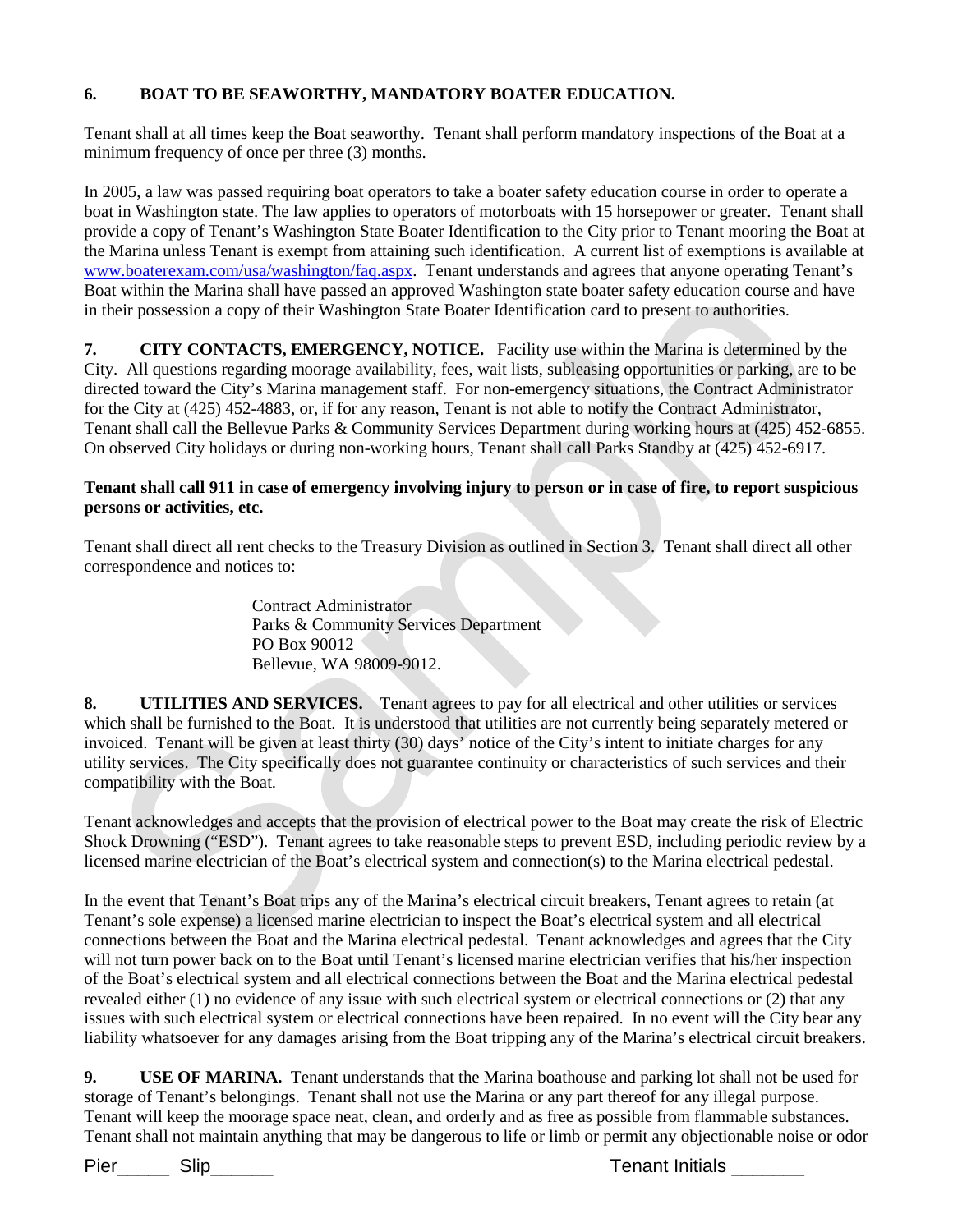at the moorage space or permit anything to be done in any way that will tend to create a nuisance or disturb any other tenants, or adjoining property owners. No person shall live aboard the Boat. It is understood that the head may be operated, provided that no sewage (either treated or untreated) is allowed to discharge while the Boat is moored at the Marina. Tenant understands that jet skis will not be permitted to be used or stored within the Marina, including docks and Marina waterways. Tenant understands that linseed oil and/or solvents will not be permitted to be used in the Marina, including docks and Marina waterways.

**10. ALTERATIONS.** Tenant shall not make any alterations, additions or improvements to the Marina, moorage space, plumbing, wiring, appliances or equipment belonging to the City without first obtaining the City's written consent, which consent the City may withhold in its sole discretion.

**11. INSURANCE.** Tenant shall carry an insurance policy covering the Boat at all times during the term of this agreement with Marine Liability and/or Protection & Indemnity coverage. Such policy shall include coverage for pollution liability and shall name the City as an additional insured. A waiver of subrogation against the City shall also be required for any coverage that is not carried on a personal lines policy. The minimum limit of liability coverage shall be:

- \$1,000,000 for any Boat 33 feet and over in length; or
- \$500,000 for any Boat 32 feet and under in length

Tenant shall also carry Hull insurance with limits to the full market value of the Boat.

Proof of insurance shall be submitted to the City and attached to this agreement for approval prior to the boat being allowed to moor at the marina.

**12. WAIVER OF RESPONSIBILITY, HOLD HARMLESS.** It is mutually agreed that the City does not accept the Boat for storage, shall not be held liable or responsible in any manner for the safekeeping or condition of the Boat, its tackle, apparel, fixtures, tools, equipment, and/or furnishings, and is not responsible thereof as a warehouseman or bailee, but that the relationship between parties is simply that of Landlord and Tenant. It is further agreed that the City shall not be held liable or responsible for any personal injuries suffered by Tenant, Tenant's agents, invitees, and/or employees arising from any cause, upon Boat, in the Marina, or City's property adjacent thereto. The Marina, pier, and slip have been inspected by Tenant and are accepted by Tenant in the present condition. Tenant assumes the risk of damage to his/her Boat, its tackle, apparel, fixtures, tools, equipment, and/or furnishings either upon the Boat or in the Marina from any cause whatsoever including interruption of utilities, or for injury to Tenant, Tenant's agents, invitees and/or employees, occasioned by any cause within the Marina or City property adjacent thereto arising out of acts of Nature, activities of tenants, or the activities of third parties.

Tenant agrees to indemnify and hold the City harmless from any loss, claim, damage or injury resulting from the acts or omissions of Tenant, Tenant's agents, invites and/or employees. Tenant hereby grants the City and its agents and employees free access at all times to the moorage space for purposes of inspection for compliance with this Agreement, exterior cleaning, or to make necessary repairs, additions or alterations within the Marina or on property owned by or under control of the City, moving the Boat in the event of an emergency or other special circumstance, fighting of fire or other casualty or, in the discretion of the City, preventing any casualty or potential hazard. However, the City does not assume any responsibility for the Boat on the basis of the foregoing rights. The City shall not be held responsible to provide moorage in the event the Marina is destroyed partially or completely.

**13. TENANT'S COMPLIANCE WITH LAWS, HOLD HARMLESS.** Tenant, at Tenant's expense, shall comply with all laws, rules, orders, ordinances, directions, regulations and requirements of federal, state, county and municipal authorities and special instructions issued by the City, pertaining to Tenant's use of and activities in the Marina, or in waters controlled by or adjacent to the Marina, including, without limitation, all applicable laws, regulations or ordinances pertaining to illegal drugs, air and water quality, Hazardous Materials (as hereinafter defined), waste disposal, air emissions and other environmental matters. Tenant shall not cause or

Pier\_\_\_\_\_\_ Slip\_\_\_\_\_\_\_\_ Tenant Initials \_\_\_\_\_\_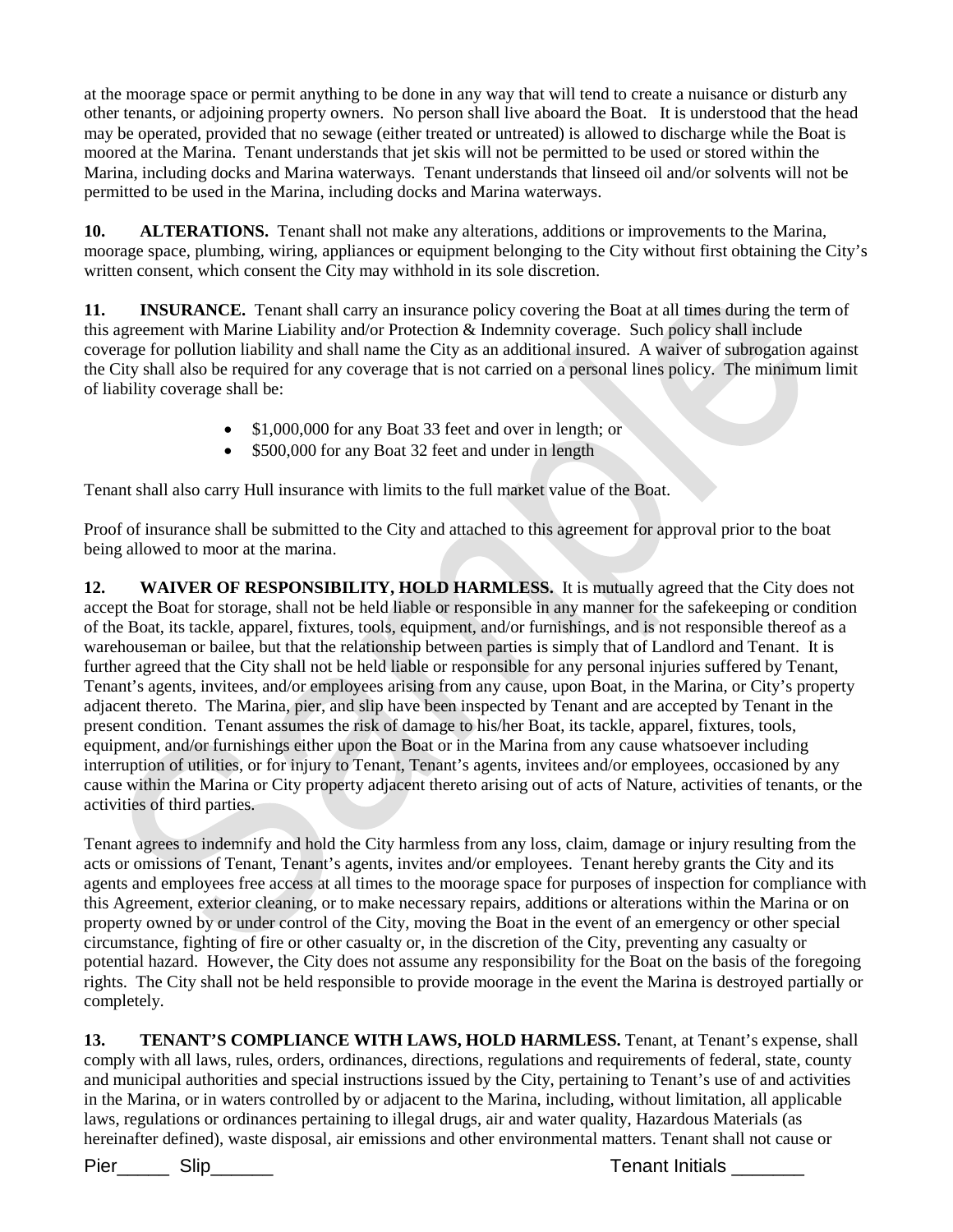permit Tenant, its agents, employees, contractors, or invitees to bring upon, keep, store, use or dispose of any Hazardous Substances on, in or about the Marina without the prior written consent of the City, which consent the City may withhold in its sole discretion. Hazardous Materials are defined as any hazardous or toxic substance, material or waste including those substances, materials, and wastes listed by the U.S. Environmental Protection Agency as hazardous substances (40 CFR 302 and amendments thereto), petroleum products, or such other substances, materials and wastes that are or become regulated under any applicable local, state or federal law. Tenant shall indemnify, defend and hold the City harmless, from any claims, judgments, damages, penalties, fines, costs, liabilities or losses arising during or after the term of this Agreement resulting from Tenant's, or Tenant's agents, employees, contractors or invitees use or activities in violation of this Section. This indemnity shall survive the expiration or earlier termination of this Agreement.

**14. ATTORNEY'S FEES.** If the City incurs any expense and/or must institute litigation as a result of Tenant's default, Tenant shall pay the City's collection agency fees and all expenses and/or reasonable attorney's fees incurred as a result of the alleged default. Such costs or expenses incurred shall be deemed additional rent and immediately due, whether or not suit is commenced.

**15. DEFAULT.** If any rents or any part thereof shall be and remain unpaid when the same become due, the City may provide written notice of charges owing. If after Tenant has been notified of unpaid charges owing Tenant fails to pay charges owing, the City may take actions as outlined in Section 2 herein, and/or commence procedures allowed by law, including, but not limited to, Section 53.08.320 of the Revised Code of Washington, to recover monies owed.

**16. SECURITY, KEYS, CARETAKER.** Prior to mooring the Boat, Tenant will be provided two restricted blank keys, such keys to be returned upon termination of this Moorage Agreement. A charge of \$50.00 per key for replacement shall be made if lost or destroyed. Tenant agrees to keep pier gates closed at all times and to let no one on the piers who does not have a key. Tenant's invitees must be accompanied by Tenant when accessing pier, or in the alternative, have a key provided by Tenant. If an agent, employee, contractor, or invitee of Tenant is to have access to the Boat, Tenant agrees to provide a key. Tenant accepts responsibility for the actions of all persons Tenant invites into the Marina.

The City has contracted with an entity to provide caretaking services at the Marina. The general responsibilities of the Caretaker shall be to provide marina security and public outreach when on the premises, that may include: inspection of the marina facilities three (3) times a day, morning, afternoon, and evening; security personnel onsite between the hours of 10:00 pm and 6:00 am, seven days per week; collection and disposal of incidental litter or debris while patrolling the Marina; inspection of all boats to ensure they are properly secured; inspection of all pier gates; and cleaning and maintenance of the Marina restrooms no less than bi-weekly.

Tenant understands and agrees that the Caretaker IS NOT on the premises 24 hours per day. As a contractor to the City, and to ensure open and transparent operations, the Caretaker is not permitted to provide services to tenants, including but not limited to, boat cleaning, emergency boat retrieval, etc. Further, the Caretaker is not permitted to accept gifts or favors that may be offered from Marina tenants in acknowledgement of services provided. Tenant may send a letter to the City as a means of acknowledging service. Facility use within the Marina is determined by the City. All questions regarding moorage availability, fees, wait lists, subleasing opportunities or parking, are to be directed toward the City's Marina management staff, as outlined in Section 7 herein.

**17. EXTENT OF AGREEMENT, MODIFICATION.** This Agreement, together with attachments or addenda, represents the entire and integrated Agreement between the parties hereto and supersedes all prior negotiations, representations, or agreements, either written or oral. This Agreement may be amended, modified, or added to only by written instrument properly signed by both parties hereto. Tenant agrees to abide by all Management Plans and Policies provided to Tenant currently in existence or to be modified. The City shall provide Tenant thirty (30) days prior written notice of said revisions to the Management Plans and Policies.

Pier\_\_\_\_\_\_ Slip\_\_\_\_\_\_\_\_ Tenant Initials \_\_\_\_\_\_